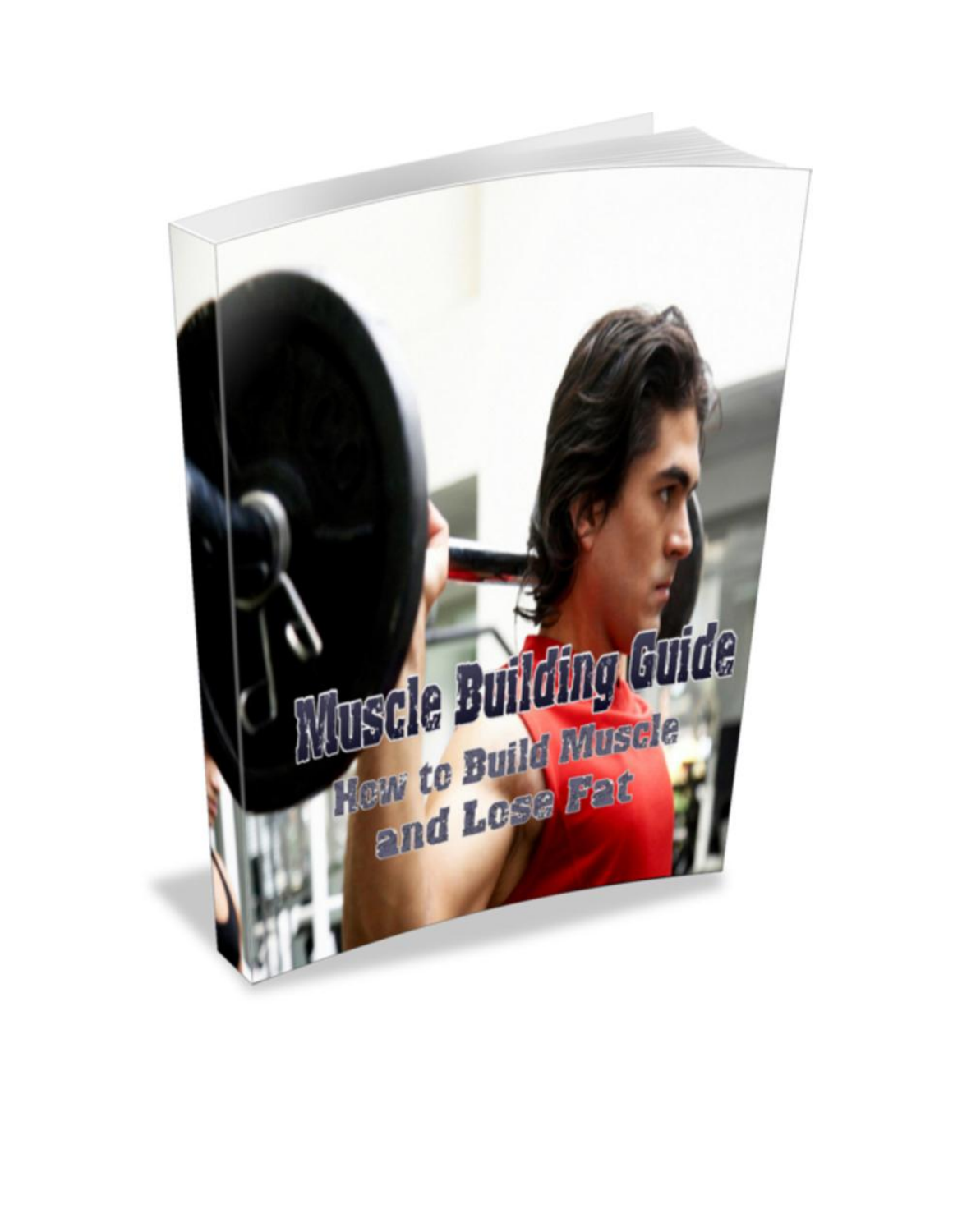## **Muscle Building Guide: How to Build Muscle and Lose Fat**

## **Table of Contents**

| <b>Building Muscle and Weight-Loss</b>                   | 3  |
|----------------------------------------------------------|----|
| <b>Characteristics of a Good Muscle-Building Program</b> | 4  |
| <b>Progressive Overload</b>                              | 5  |
| <b>Compound Exercises</b>                                |    |
| <b>Full-Body Workout</b>                                 | 9  |
| <b>The Importance of Proper Form</b>                     | 10 |
| <b>Rest and Recovery</b>                                 | 12 |
| <b>Building Muscle Without Weights</b>                   | 13 |
| <b>Muscle-Building Diet</b>                              | 14 |
| <b>Muscle-Building Supplements and Protein Shakes</b>    | 21 |
| <b>Tracking of Progress</b>                              | 25 |
| <b>Summary</b>                                           | 26 |